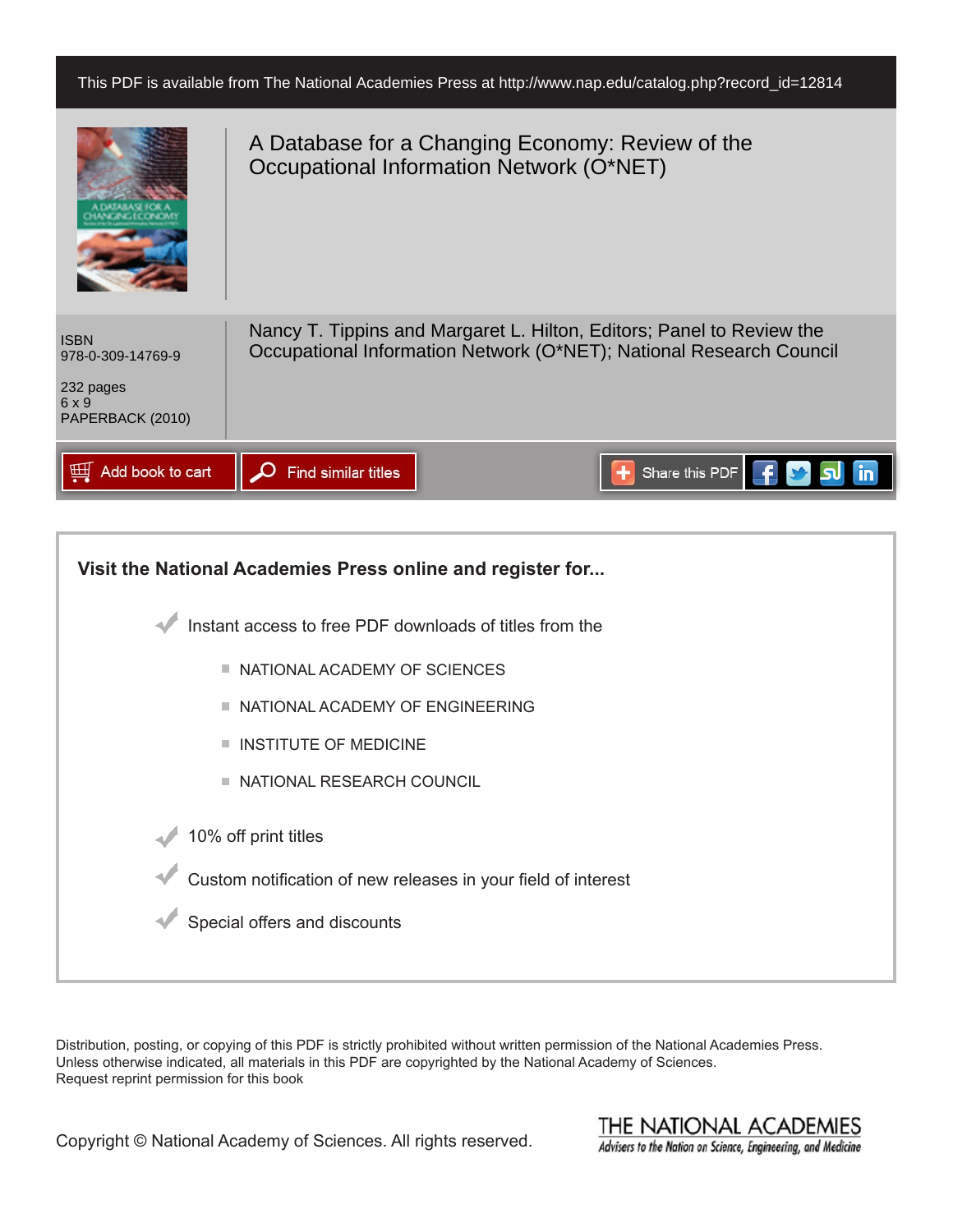8

# Disability Determination

This chapter discusses the use of occupational information for determination of Social Security disability benefits. Although O\*NET was envisioned as a replacement for the *Dictionary of Occupational Titles* (DOT), the S termination of Social Security disability benefits. Although O\*NET *Titles* (DOT), the Social Security Administration (SSA) continues to rely on the DOT when making disability determinations. The chapter first reviews the history of the use of occupational information in the process of disability determination. It then discusses prior interagency efforts between the Department of Labor (DOL) and SSA to develop an occupational information database suited to the process of disability determination and prior research on the use of  $O^*NET$  for disability determination. The third section evaluates the potential use of O\*NET data vis à vis the specific types of occupational information required in the disability determination process, and the final section presents the panel's conclusions and recommendations in this area.

# **OCCUPATIONAL INFORMATION NEEDS OF THE social security administration**

The Social Security Act (Section 223(d)(2)) establishes that disability determination requires that an individual's physical or mental impairment is of such severity that she or he is not only unable to do his or her previous work but cannot, considering his or her age, education, and work experience, engage in any other kind of substantial gainful work that exists in the national economy. "Work that exists in the national economy" is defined as work that exists in significant numbers in either the region where the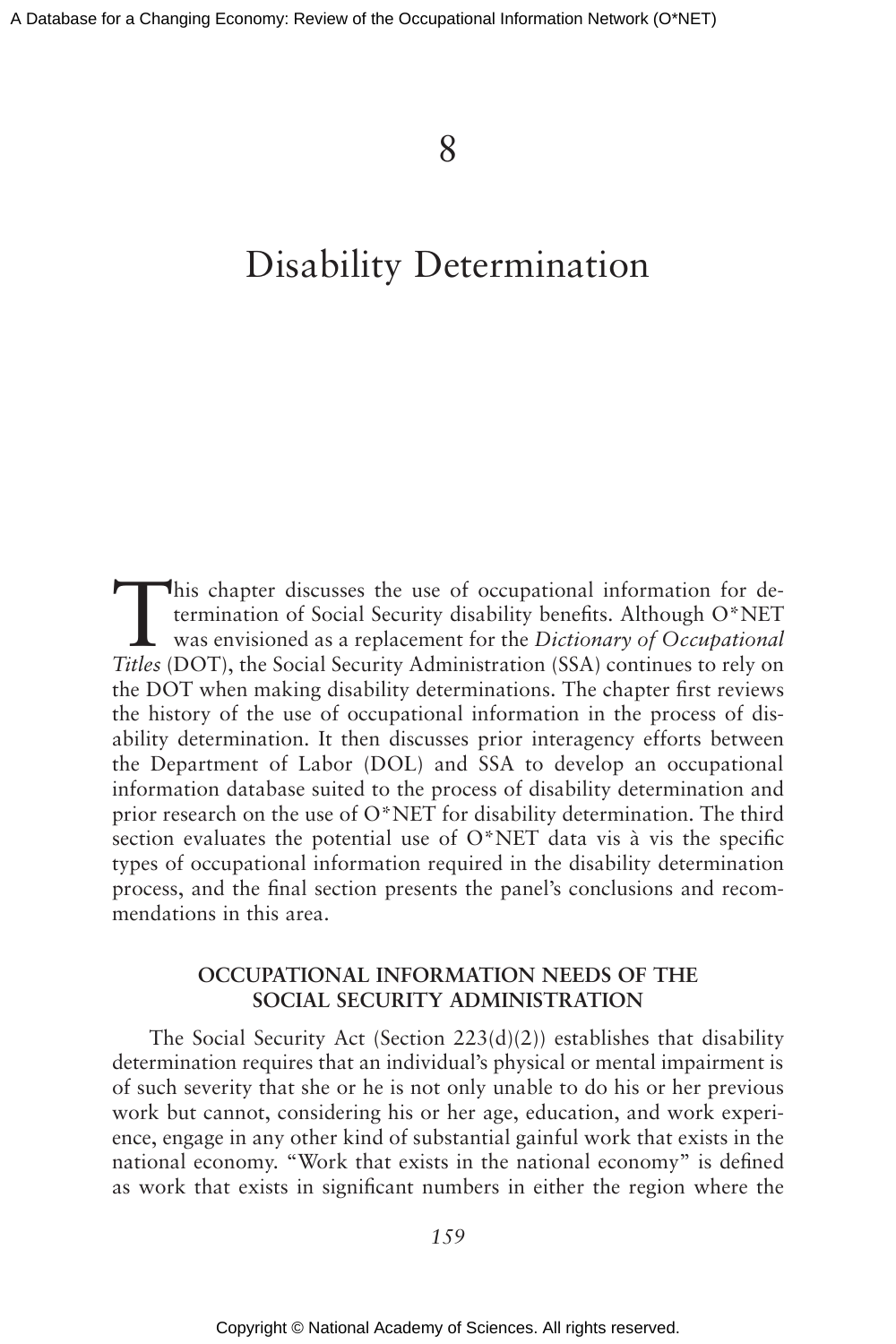individual lives or in several regions in the country. To answer the question of whether or not "work exists in significant numbers" in the national economy, the SSA took administrative notice of the DOT. That is, under the assumption that only occupations that existed in significant numbers were reflected in the DOT, this O\*NET predecessor served as a primary tool for determining whether a Social Security claimant had the capacity to work.

In 1996, SSA requested that the Institute of Medicine, in collaboration with the National Research Council's Committee on National Statistics, conduct an independent review of the statistical design and content of its research plan for redesigning the disability decision process. The study committee concluded that the DOT replacement (i.e., O\*NET), "will not meet SSA's needs to define the functional capacity to work without major reconstruction" (Institute of Medicine, 2002, p. 9). The report continues:

*Barring some resolution, SSA will be left with no objective basis upon which to justify decisions concerning an individual's capacity to do jobs in the national economy*. SSA might be cast back into the era when it relied extensively on the testimony of "vocational experts" or their written evaluations. [emphasis in the original]

Given that occupational information is critical for use in disability determination, our panel invited Sylvia E. Karman, a representative of SSA, to make a presentation on this issue. SSA appears to think that O\*NET is not able to fulfill the needs of vocational experts and disability adjudicators involved in the process of disability determination. In a letter to administrators of disability determination services, SSA advises disability adjudicators and reviewers not to use O\*NET when making disability decisions (Social Security Administration, Office of Disability, 1999). Sylvia Karman (2009) indicated that this view is widely shared, presenting a list of four reports (Government Accounting Office, 2002a, 2002b; Social Security Advisory Board, 2001; Institute of Medicine, 1998) which, she said, either state that "both SSA and DOL acknowledge that O\*NET cannot be used in SSA's process" and/or "recommend that SSA investigate other alternatives."

# **The future of occupational information for disability determination**

 Having ruled out the use of O\*NET for disability determination purposes, SSA has begun taking steps to develop its own occupational information system. In December 2008, the commissioner of social security established the Occupational Information Development Advisory Panel. The advisory panel was charged with providing independent advice and recommendations on plans and activities to replace the DOT currently used in the SSA disability determination process (Astrue, 2008). The panel's report,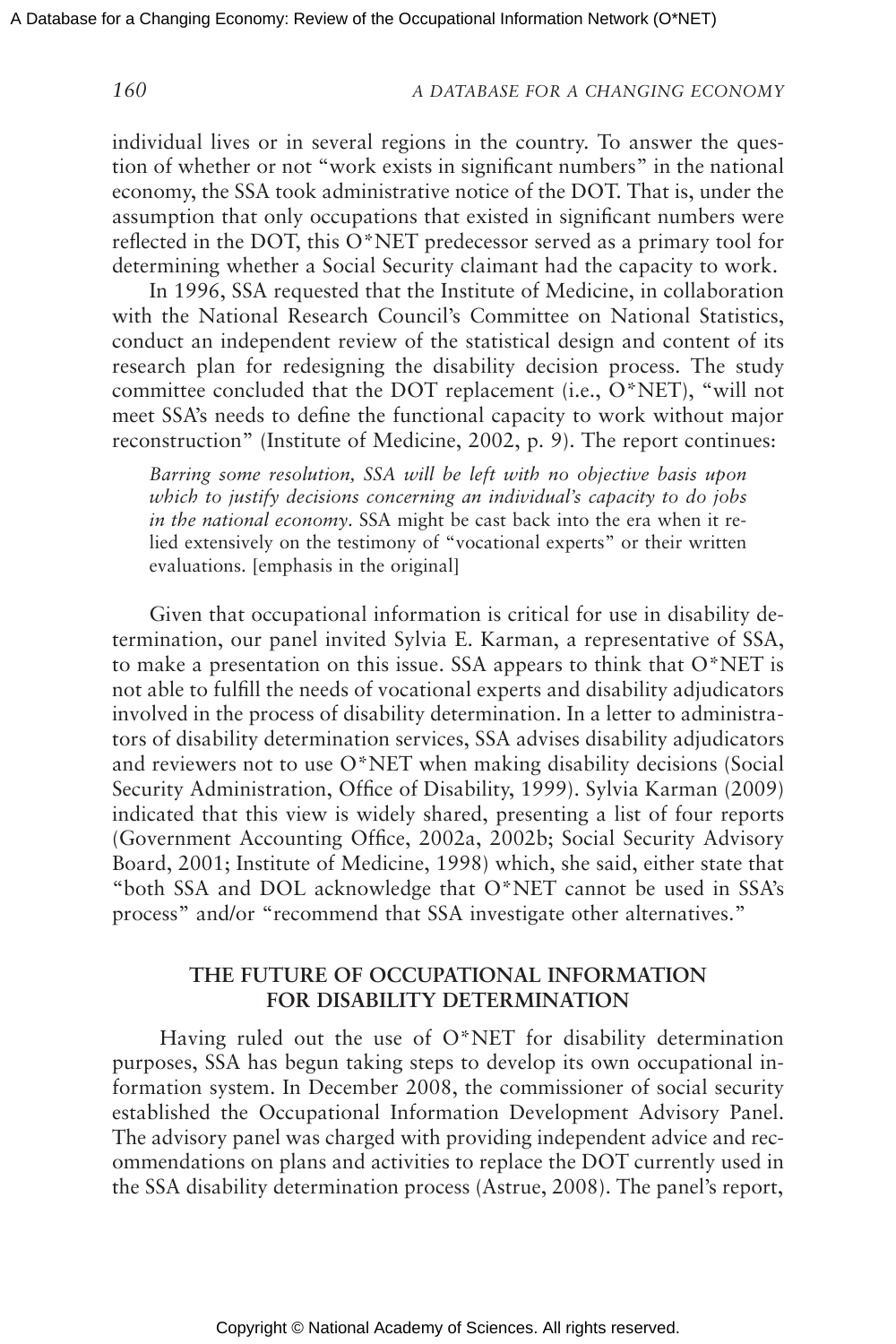issued in September, 2009, recommends the creation of a new "Social Security Administration Occupational Information System" for use in disability determination (Social Security Administration Occupational Information Advisory Panel, 2009). The panel recommends development of an initial, empirically derived work taxonomy and data elements for the content model; research to examine various job classification methods; creation of internal and external research capacity at SSA; basic and applied research on work-side and person-side job attributes and demands; development of scales and measures for the dimensions of the taxonomy; and communication with users, the public, and the scientific community.1

SSA has concluded that, in its current form, O\*NET does not fulfill the needs of the disability determination process. At the same time, DOL has concluded that O\*NET fulfills its needs for occupational information; other chapters of this report show that O\*NET meets many other occupational information needs. However, disability determination was an important use of the DOT and because O\*NET was created to replace the DOT, it seems fair to conclude that  $O^*NET$  has failed to replace the DOT in this particular usage.

Given public demand for budgetary restraint and efficient government, which acquire additional importance in times of economic recession and slow economic growth, duplication in government functions should be prevented. Therefore, the development of parallel, possibly redundant, occupational information systems, one for general purposes termed O\*NET and the other tailored to the needs of SSA, is of concern to taxpayers. In addition, dual data collection processes would seem unnecessarily expensive.

The panel is not advocating the adoption of  $O*NET$  by SSA or the development of a hybrid O\*NET-Disability system in the disability determination process. However, we conclude that a considerably modified and expanded O\*NET may be capable of informing the disability determination process. There are also some potential economies of scale to be derived from the development of a single occupational information system to be used by both agencies, which may allow cost-sharing of resources in such functions as data collection and system maintenance.

An occupational information system that facilitates the process through which individuals with disabilities obtain gainful employment would help relieve the financial pressure on the SSA system and also contribute to the mental health of those who become productive members of society.

Not all stakeholders share the opinion that O\*NET cannot be amended to meet the needs of those involved in disability determination. In fact, the Committee to Review the Social Security Administration's Disability Decision Process called for interagency collaboration (Institute of Medicine,

<sup>&</sup>lt;sup>1</sup>The NRC panel completed its deliberations prior to the release of this SSA panel report.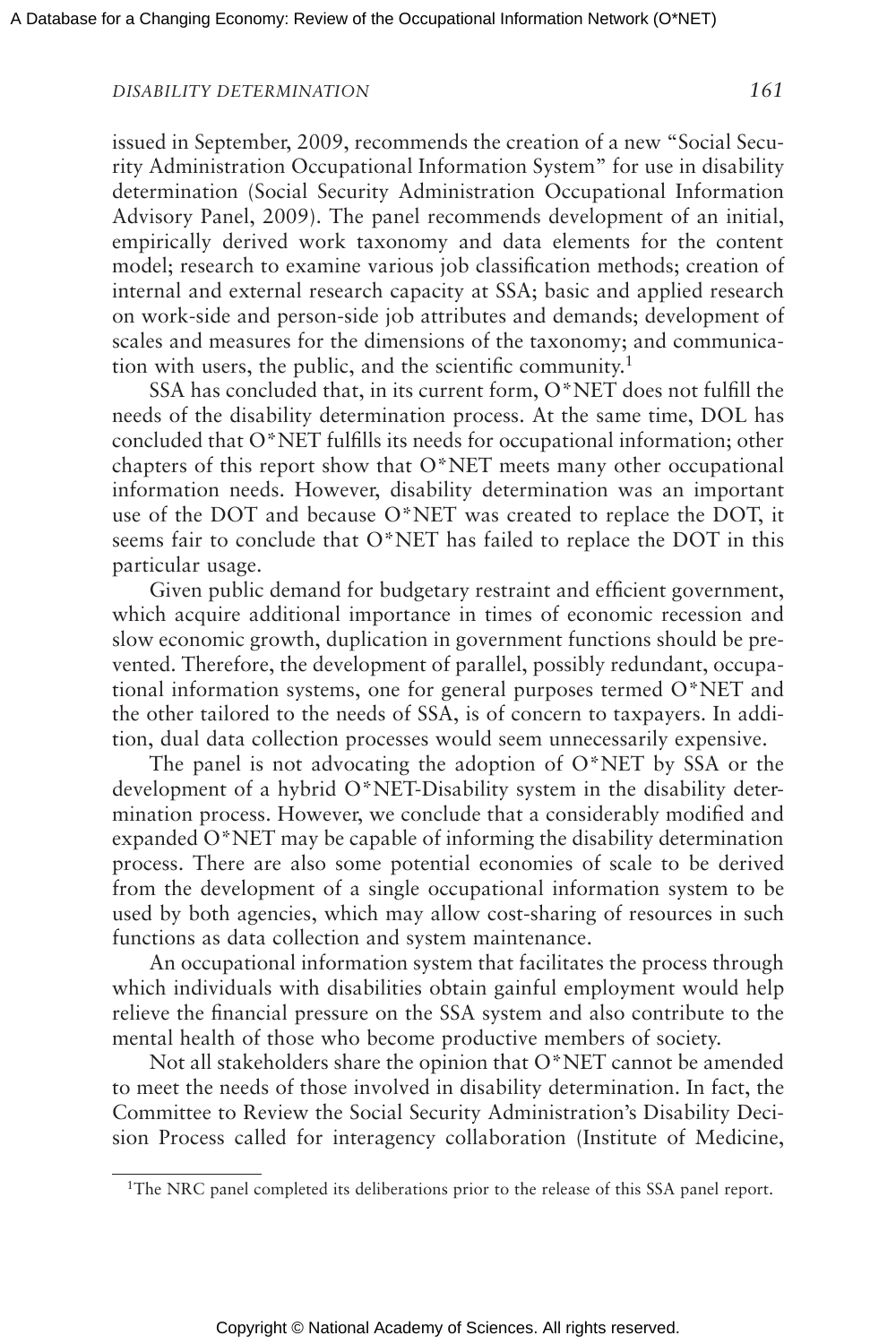1998). Its 1998 report encouraged SSA to explore some interagency agreement "to initiate a version of O\*NET that would collect information on minimum as well as average job requirements to better serve SSA's needs to assess ability to engage in substantial gainful activity" (p. 24).

We found evidence suggesting that these calls for collaboration between DOL and SSA were heeded. In 2000, vocational rehabilitation professionals initiated discussions with DOL and SSA which led to the creation of the Inter-Organizational O\*NET Taskforce with representatives of 16 associations of physicians, psychologists, therapists, counselors, insurers and educators (Cannelongo, 2009). The group met for 4 years and proposed development of a modified version of O\*NET called O\*NET–D (for Disability) that would incorporate occupational information gathered in the field by rehabilitation professionals trained in job analysis, using standardized questionnaires. A pilot study of the feasibility of training rehabilitation professionals to conduct job analyses funded by DOL yielded promising results (Lechner, Cannelongo, and Keener, 2002).2

At around the same time, SSA commissioned the American Institutes for Research (AIR) to examine the suitability of  $O^*NET$  for the disability determination process (Gustafson and Rose, 2003). Based on an analysis of the initial O\*NET database (the "occupational analyst" database), the AIR research team found that reliability, definitional, and anchoring issues could lead to problems if O\*NET data were used for disability determination. At the same time, however, the authors identified specific steps for addressing these problems. For example, they suggested that a disability decision maker could use  $O^*NET$  task lists and other descriptive information to help determine the activities of claimants' current jobs and described an approach to using selected  $O^*NET$  descriptors that would adjust for the positively skewed distributions of ratings of these descriptors. Gustafson and Rose (2003, p. 15) concluded that "SSA could implement into the [disability determination process a version of  $O^*NET$  that is legally defensible and acceptable to decision-makers and claimants alike."

Another piece of evidence, suggesting the continued possibility of collaboration between DOL and SSA, is the testimony provided by former O\*NET director, James Woods, to the Social Security Advisory Board on January 13, 2009 (Woods, 2009). In his address, he regretted that earlier efforts to accommodate the SSA needs into  $O^*NET$  did not bear fruit; however, he remained hopeful that O\*NET

<sup>&</sup>lt;sup>2</sup>The measures of physical abilities included in the proposed approach were never validated.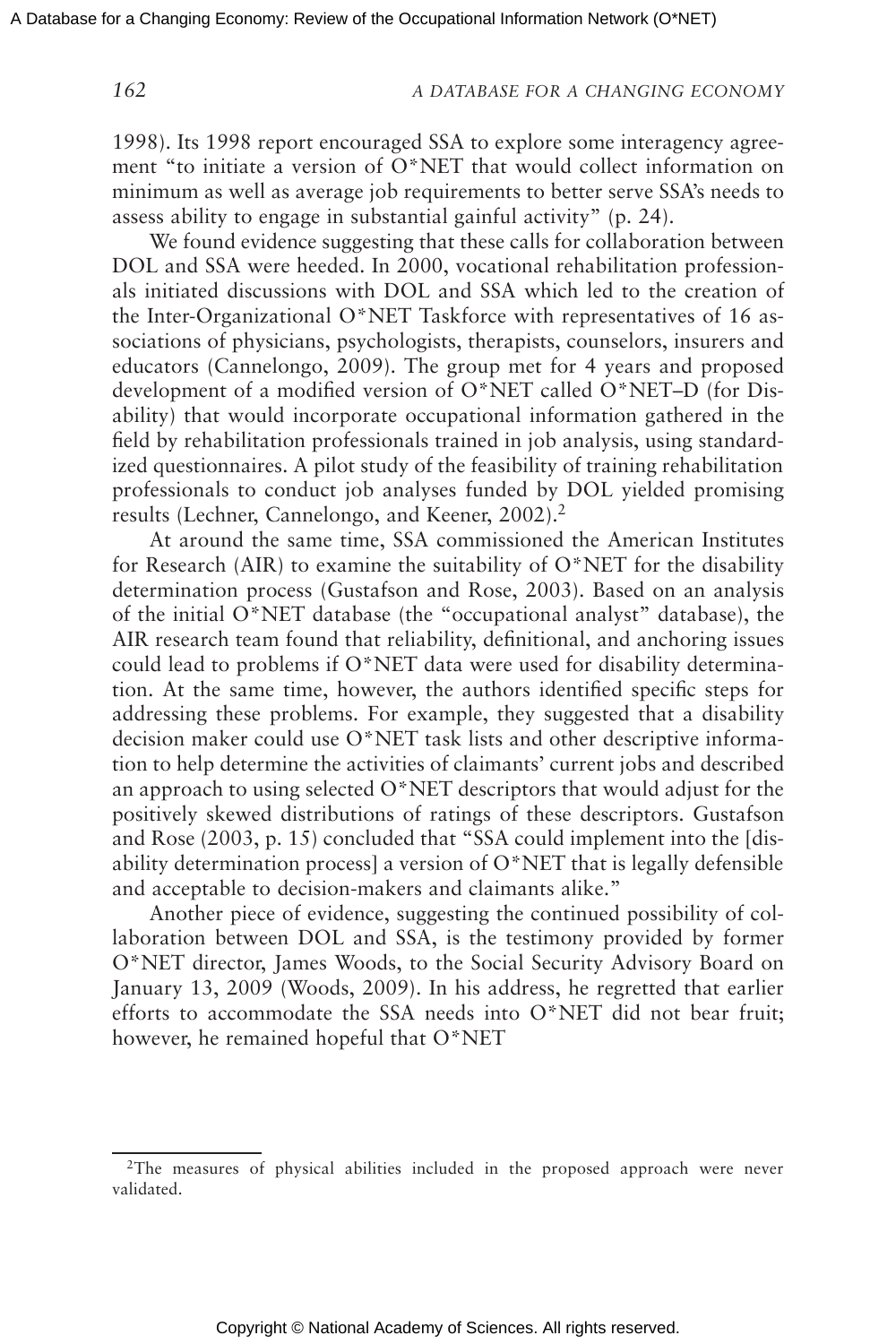may provide a basis to help SSA focus on a specific set of data needs and to organize data within the O\*NET framework—for SSA's specific needs. O\*NET, or at least the lessons learned in developing the O\*NET system, may provide a starting point rather than SSA starting from scratch.

In spite of such past interagency efforts, communication and collaboration between DOL and SSA regarding a common occupational database now appears quite limited. An inspection of their most recent communications suggests that both agencies have reached the implicit conclusion that DOL will not modify O\*NET to accommodate disability determination users, and that SSA will build an entirely different occupational information system for its purposes. The fact that SSA's Occupational Information Development Advisory Panel does not include a DOL liaison suggests that the development of an SSA-sponsored system may proceed relatively independent of O\*NET.

It is important to consider why SSA and other stakeholders deem O\*NET inadequate for disability determination purposes. In the next sections, we present the primary issues that preclude the use of  $O^*NET$  in the disability determination process in the eyes of stakeholders, the available evidence, and our conclusions regarding the type and the extent of the O\*NET modifications called for by each of the issues.

# **measurement of functional requirements**

In recent years, the concept of disability has shifted its focus from diseases, conditions, and impairments to the functional limitations caused by these factors (Institute of Medicine, 2002, p. 4). A key element implicit in the contemporary view of the disability determination process is the need for an increased understanding of the physical and social factors in the work environment that may impact the Social Security claimant's functional capacity.

There are a number of mental, physical, and psychosensory disabilities that affect the capacity to work. In the context of disability determination, the role of occupational analysis is to determine the important job behaviors and the type and level of ability that is required to perform them.

In spite of their importance for job performance, physical abilities have not received as much attention as cognitive abilities have in the occupational analysis literature (Guion and Highhouse, 2006). Much of what is known about physical abilities appears to have its origins in the work of Fleishman and his associates (Fleishman and Reilly, 1992). An overall summary of this work (Hogan, 1991) suggests that physical abilities can be subsumed into three general fitness factors: (1) muscular strength, or the ability to apply or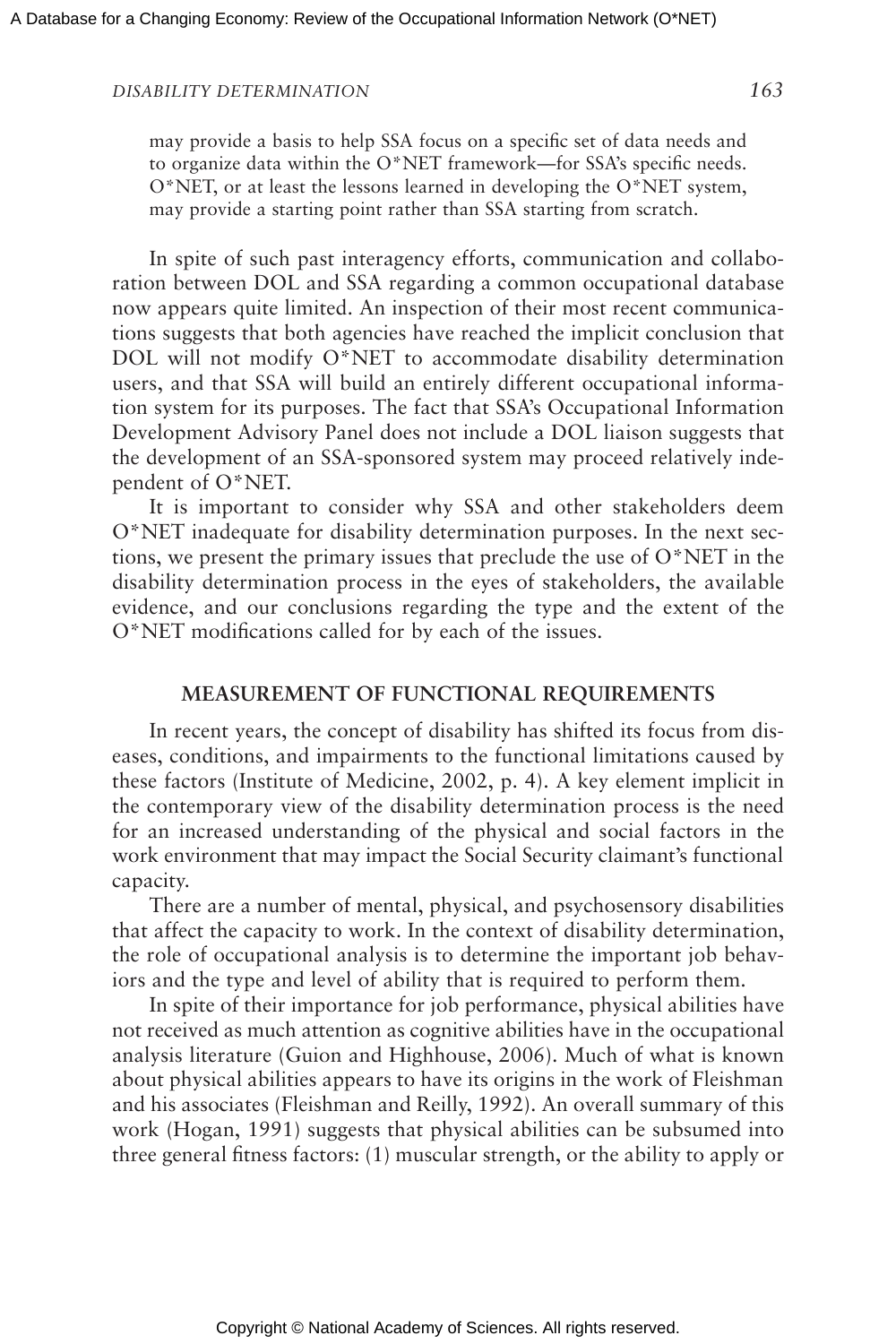resist force by contracting muscles; (2) cardiovascular endurance, or aerobic capacity; and (3) coordination, or quality of movement.

Physical abilities are not the only type of ability impacted by disability. Cognitive, psychomotor, and sensory/perceptual abilities can also be impaired. Fleishman's approach to abilities is particularly important because his measures of ability requirements—including cognitive, physical, psychomotor, and sensory abilities—were adopted in O\*NET (Fleishman and Quaintance, 1984). For example, the 52 ability scales used in O\*NET were drawn almost verbatim from Fleishman and Reilly (1992). Even though all of these 52 abilities conceivably have implications for disability determination, the panel heard from stakeholders who questioned their utility in the disability determination process.

### **Comparing the O\*Net and ssa Approaches**

Sylvia Karman pointed out a series of shortcomings related to disability determination in the O\*NET approach to the measurement of physical requirements (Karman, 2009). These shortcomings, along with a critical examination of their rationale, are reviewed below.

# **Physical Abilities Versus Functional Capacity**

Fleishman's physical and sensory-motor measures use rating scales to assess occupational requirements along each physical ability dimension. As incorporated into the O\*NET content model, these scales provide a definition of the ability as well as examples of tasks or job behaviors situated at various points on the scale.

This approach is most useful for a construct or a criterion-related approach to the validation of measures of physical requirements that are used for selection purposes (Hogan, 1991). For example, a number of tests are available to assess each of these abilities that can be used to identify capable individuals and can be validated in criterion-related studies (Fleishman and Reilly, 1992). However, from the point of view of disability determination, these abilities represent nonspecific, psychologically worded, or unobservable constructs that cannot be easily tied to specific disabilities or specific groups of muscles, such as those involved in lifting, kneeling, etc.

Consider, for example, the O\*NET ability, Static Strength, which is defined as "the ability to use muscle force in order to lift, push, pull, or carry objects. It is the maximum force that one can exert for a brief period of time using the hand, arm, back, shoulder, or leg" (National Center for O\*NET Development, no date; see Figures 4-1 and 4-2). Clearly, this physical ability construct cuts across very different muscle groups and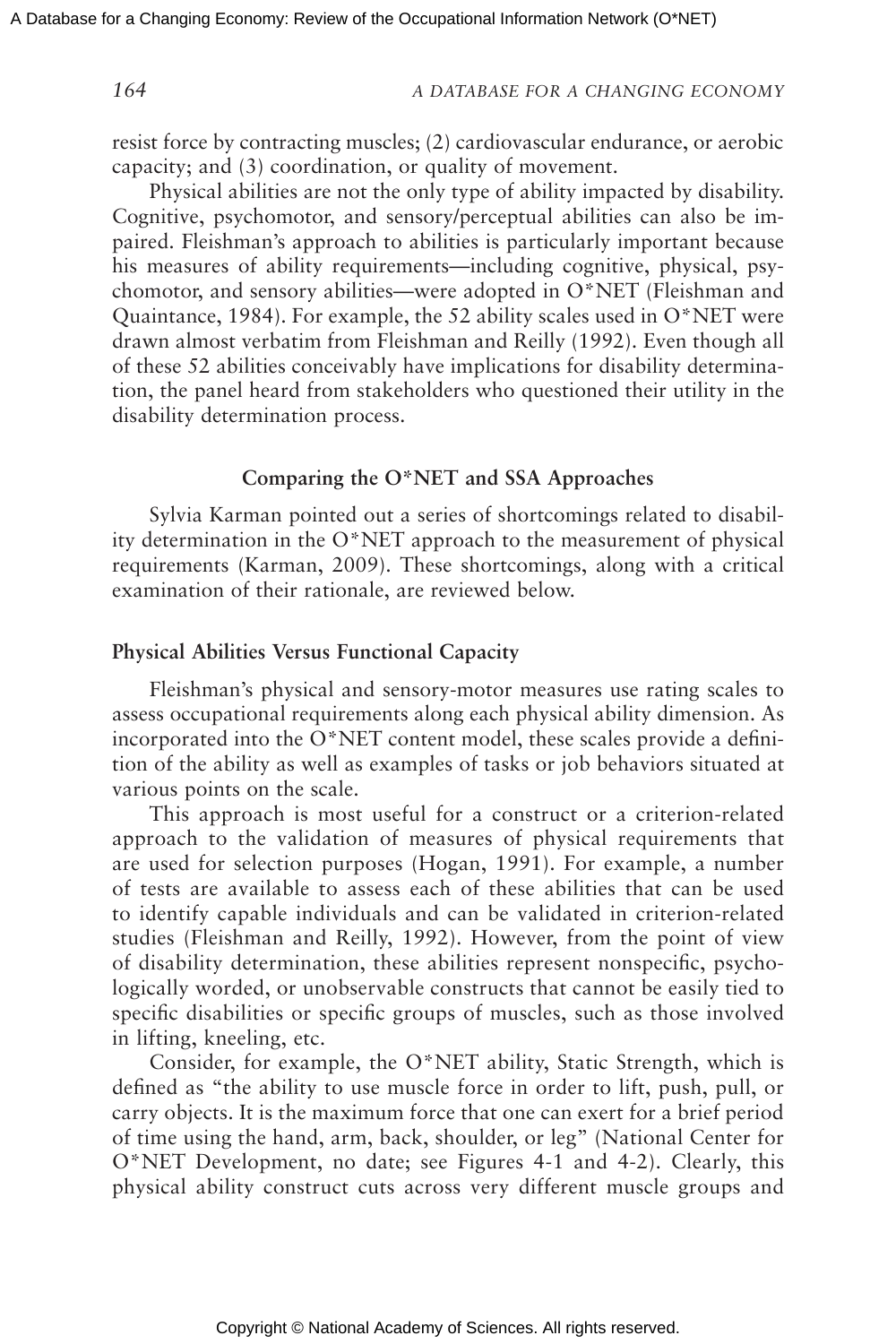different body limbs. In contrast to this type of definition of a physical construct, the SSA disability determination process relies on the notion of Residual Functional Capacity (RFC), which measures the ability to perform specific physical tasks, such as lifting 20 pounds with hands and arms.3 In the RFC assessment of the claimant, the focus is on specific and observable functions or behaviors related to lifting, standing, sitting, and pushing, as well as similarly verifiable (medically and otherwise) postural limitations regarding balancing, crouching, and crawling (Form SSA-4734-BK, 08-2008).

There is a series of O\*NET work context descriptors related to how much time the occupation requires sitting, standing, climbing, walking or running, and keeping one's balance (items 34 through 39 in the work context O\*NET questionnaire—National Center for O\*NET Development, no date) that have conceptually parallel items in the RFC assessment, even though the anchors placed at the various points of these scales are quite different in the two approaches. For example, SSA uses specific time ranges (e.g., "about 6 hours in an 8-hour workday"), whereas O\*NET uses relative scales (e.g., "about half the time"). The panel also observes that some O\*NET descriptors, such as item 38 in the work context questionnaire, collapses occupational requirements across posturing, such as kneelingcrouching-stooping-crawling, whereas the RFC assessment breaks down each one of these postural limitations.

# **Sensory and Perceptual Abilities**

In contrast to the noticeable differences found in the domain of physical abilities, the panel identified smaller differences between the O\*NET and SSA approaches with regard to sensory and perceptual abilities. Note for example the almost perfect equivalence between the O\*NET descriptors of near vision, far vision, visual color discrimination, and depth perception and the RFC assessment (descriptors of near acuity, far acuity, color vision, and depth perception). The scales and definition of scale points, however, are still quite different between the two scales.

# **Environmental Conditions**

The RFC assessment involves an evaluation of the claimant's ability to sustain environmental factors, such as extreme heat, extreme cold, wetness, humidity, noise, vibration, and others, using scales ranging from "unlimited" to "avoid all exposure." Although the panel did not find perfectly

<sup>&</sup>lt;sup>3</sup>The SSA disability determination process also includes assessment of mental Residual Functional Capacity.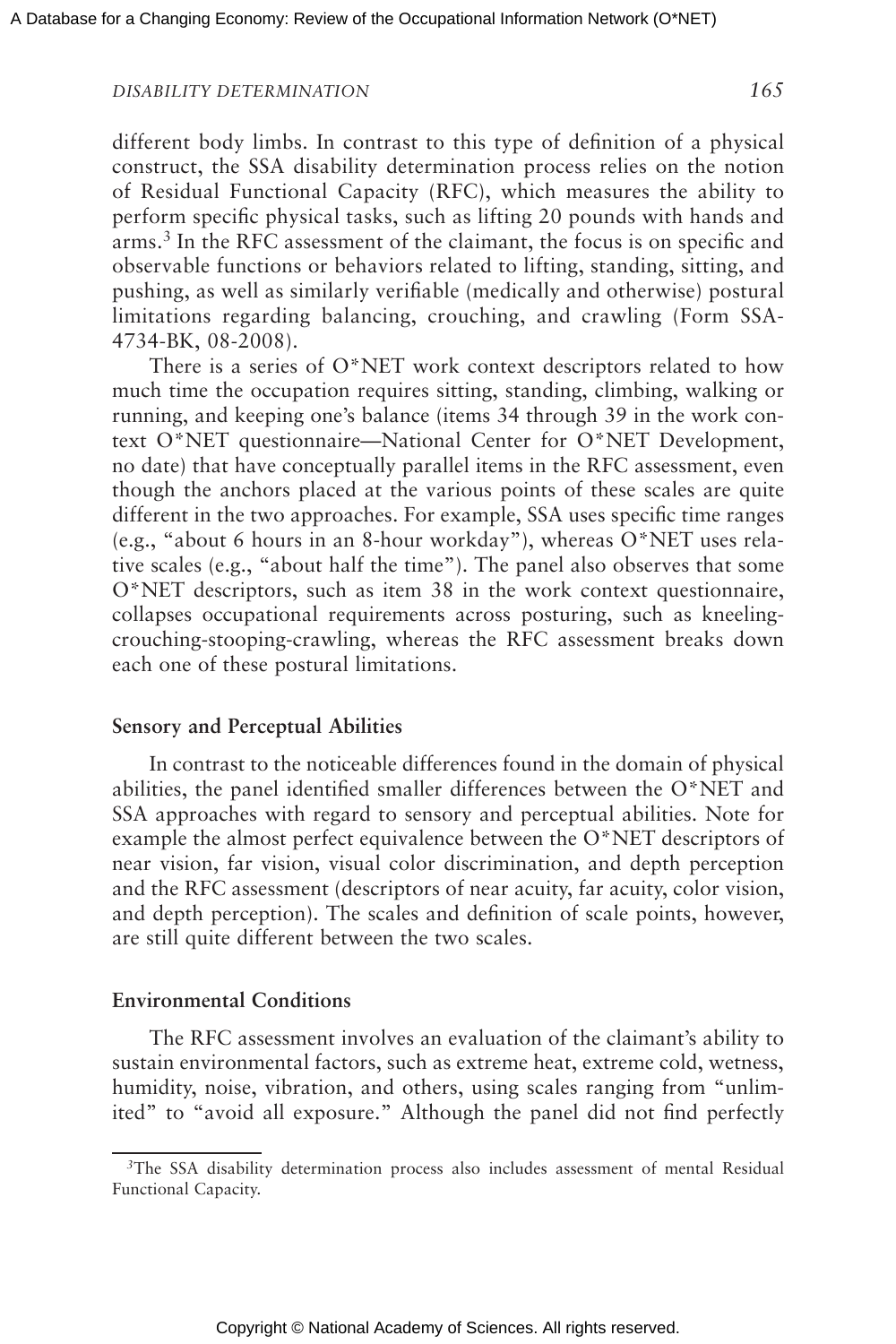equivalent descriptors in O\*NET, the O\*NET Work Context domain involves a number of conceptually similar items related to exposure to either very hot or very cold temperatures (item 23), such contaminants as gases and dust (item 25), and whole-body vibration (item 27). The anchors in these O\*NET scales range from "never" to "every day," and the anchors in the RFC range from "unlimited" to "avoid all exposure."

### **Use of Behavioral Anchors**

O\*NET uses the scale format known as Behaviorally-Anchored Rating Scale (BARS), in which behavioral anchors representing differing degrees of a construct are placed along the scale continuum (see Chapter 4). The various degrees of the continuum represented by these scales are illustrated through "anchors" situated at the corresponding scale points. These anchors are short statements describing tasks purportedly representing the level of the construct: "light a candle" is placed next to the scale point 2 in the Ability scale termed Arm-Hand Steadiness," "thread a needle" is placed next to the scale point 4 in the same scale, and "cut facets on a diamond" is placed next to the point 6 in the scale.

Clearly, there are variations in the degree of arm-hand steadiness lying between any of these pairs of proximal anchors. If the O\*NET occupational unit score on arm-hand steadiness is 3 (requiring a level of arm-hand steadiness between 2–light a candle and 4–thread a needle), it seems nearly impossible to determine the type of task that a potential claimant should be able to complete to be deemed capable of performing work in this occupation unit. For example, two Social Security disability claimants, both of them capable of lighting a candle and unable to thread a needle, may or may not be able to perform an occupation with a score of 3 on this ability. This could be true because the two claimants have different limitations in their degree of arm-hand steadiness, despite the fact that both of them are unable to thread a needle.

Still another issue related to the behavioral anchors employed in the O\*NET physical ability scales is whether ability requirements are scaled at the level of the ability required by the most demanding task or the typical (average) task. For example, a Social Security claimant may be capable of performing the occupation because she or he has enough arm-hand steadiness to thread a needle, so long as threading a needle represents the maximal level of ability that would be required on the job; however, that same claimant may be unable to perform all the work in the occupation if threading a needle represents the level required by the typical, average, or everyday task.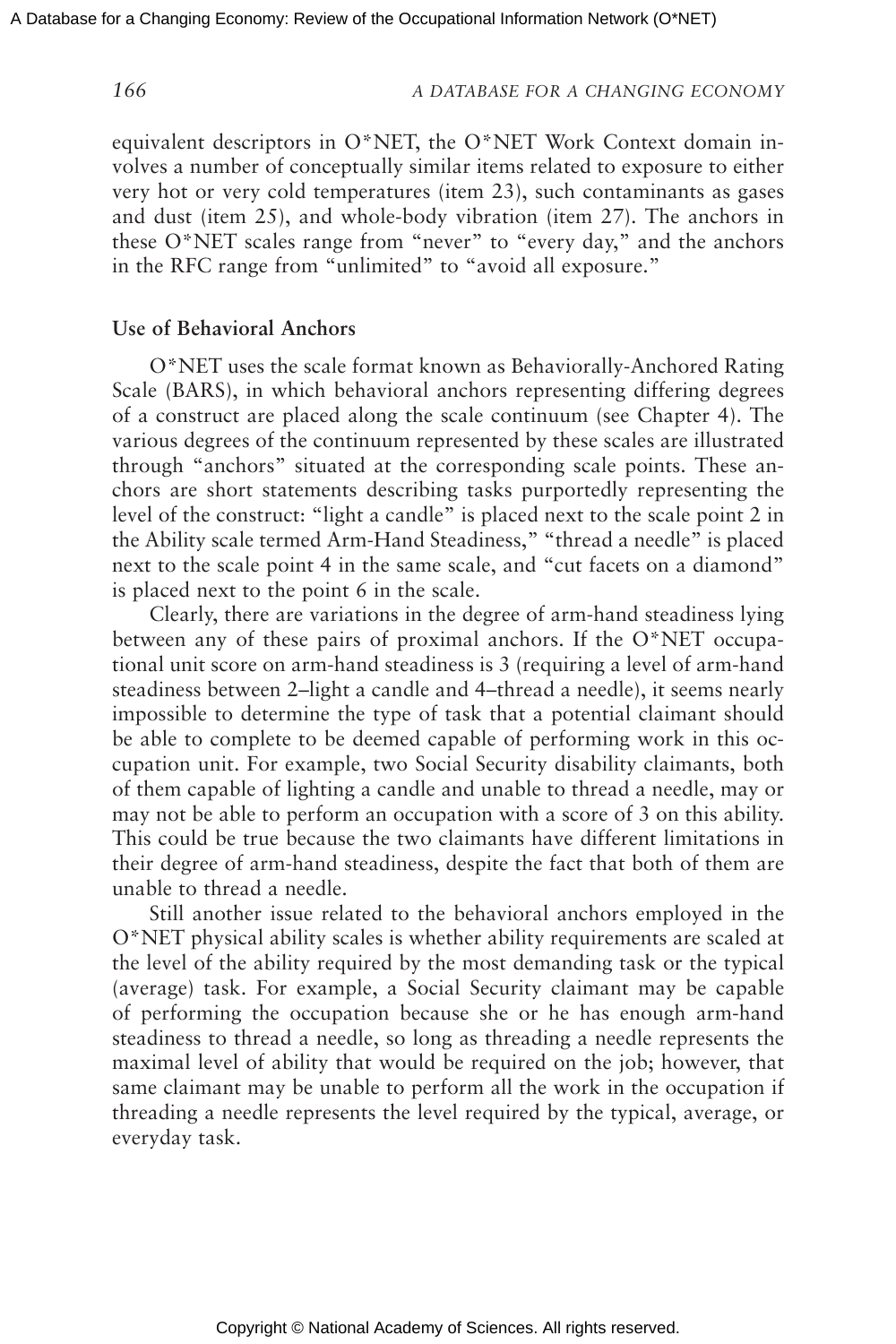### **Source of Physical Requirements Information**

Another concern is about the source of the ability requirement information. Karman viewed the National Center for O\*NET Development's use of trained occupational analysts to judge ability requirements, using solely a written description of the occupation, as an obstacle to relying on this information for disability determination purposes (Karman, 2009). This concern may be accentuated when physical requirements are being determined, because many of them lend themselves to job observation. The process of disability determination can be quite litigious, and those in charge of making the determination prefer to minimize the risk of legal challenges by relying on occupational information gathered directly by trained vocational or job analysts. As noted in Chapter 1, trained occupational analysts gathered information directly from job incumbents for inclusion in the DOT.

# **Level of Aggregation in Occupational Categories**

According to Karman (2009), the number of occupations included in O\*NET is too small for disability determination purposes, because each occupation involves multiple, heterogeneous jobs that may have different physical and education requirements. If her assertion is correct that there is a wide range of physical and education requirements of jobs within the same O\*NET occupation, then SSA would find it nearly impossible to determine whether or not a given disability precludes a claimant from performing a specific job in the occupation.

The process used to create and write descriptions for the 1,122 original O\*NET occupations, referred to as "occupational units" was complex, according to a report of the National Center for O\*NET Development (1998). It entailed the use of the occupational classification system adopted by the Bureau of Labor Statistics to administer the Occupational Employment Survey, the development of crosswalks to DOT title codes, cluster analyses of DOT data, analysis and aggregation of DOT task statements, and multiple reviews by subject matter experts. As described in this report, even though DOT titles and task data contributed to the original formation of these occupational units, the occupational units were not the outcome of a simple clustering of DOT titles, nor were they meant to represent simple aggregations of DOT titles. It is not unreasonable to conclude that, at the end of this process, each occupational unit had its own identity independent of—though partially informed by—DOT titles and task content.

Since that time, the  $O^*NET$  occupational classification system has been revised several times, so that the current O\*NET-SOC 2009 occupations may exhibit less within-occupation variability than did the occupational units created by the research team in the late 1990s. Nevertheless, the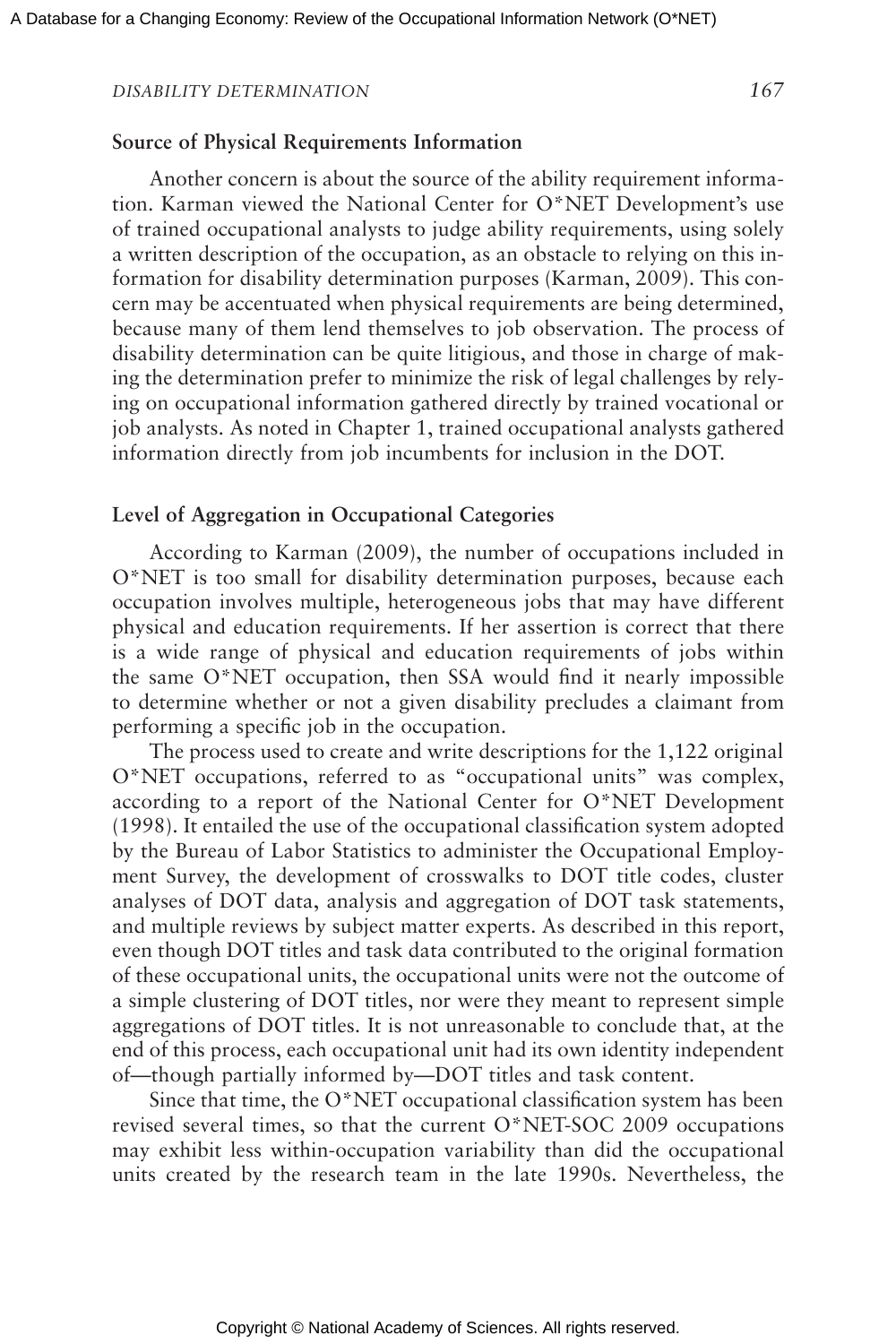reduction from over 12,000 occupational titles in the DOT to the current 1,102 occupations in O\*NET-SOC 2009 will inevitably be accompanied by some increase in within-occupation variability.

Karman presented a chart indicating wide variability in education and physical requirements across 553 DOT titles that she said were clustered into a single O\*NET occupational unit (51-9198, Helpers-Production Workers) (Karman, 2009). Harvey (2009) presented similar data and drew similar implications regarding what in his view constituted excessive aggregation in the original  $O^*NET$  occupational units for the purpose of disability determination. However, as noted above, the occupational units were not intended to be merely aggregated DOT titles. The question of the extent of variability in current O\*NET occupations deserves further study.

# **conclusions and recommendations**

The SSA's disability determination process currently relies on assessment of the residual functional capacity of a claimant, focusing on physical functions or behaviors and postural limitations as well as on mental functions, if indicated. Matching the results of the RFC to the descriptors of physical ability and occupational context employed in O\*NET is inherently difficult. Nevertheless, there are commonalities in the descriptors used in these two systems, even though substantial differences remain in the level of detail, specificity, and types of scales employed to measure them. The evidence indicates that occupational descriptors involving exposure to unusual environmental demands, such as heat or cold, exist in both O\*NET and the RFC assessment used by SSA. However, there is no clear, one-to-one correspondence between the two types of environmental descriptors, because some environmental factors are defined and grouped quite differently in the two models. Taken together, the differences and similarities suggest that continued collaboration between DOL and SSA is in the interest of efficient use of government resources.

**Recommendation: SSA and DOL should create an interagency task force to study the viability of potential modifications of O\*NET to accommodate the needs of SSA with regard to disability determination. Before implementing these or similar modifications, however, we recommend that the task force conduct (1) an in-depth needs analysis of the occupational information required by the current disability determination process and (2) an interagency cost-benefit and cost-sharing analysis of the additional resources that would be needed to make O\*NET suitable to the disability determination process.**

The reduction from over 12,000 occupational titles in the DOT to the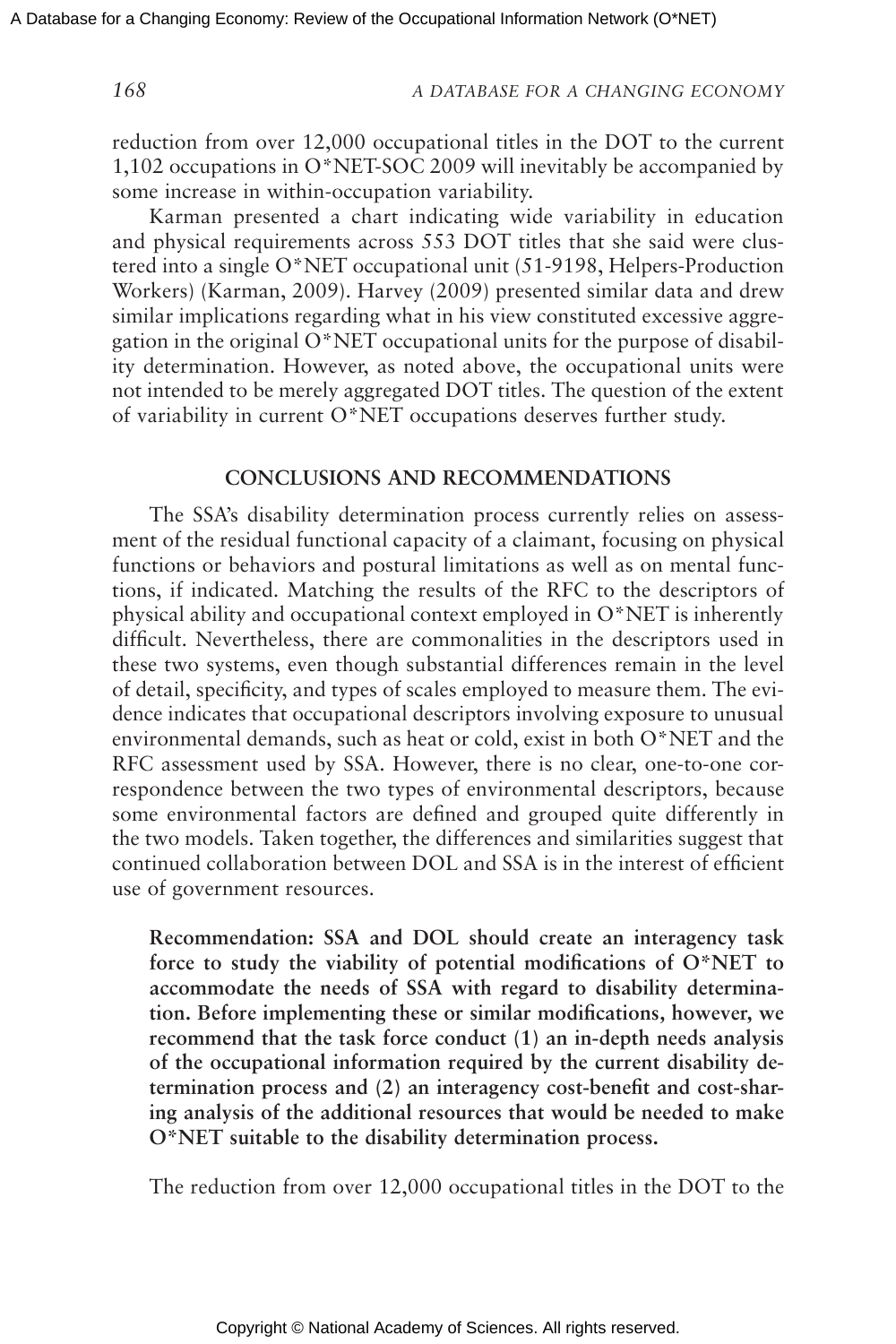current 1,102 occupations in O\*NET-SOC 2009 has been accompanied by some increase in within-occupation variability in the physical and mental requirements of the work included in these two different types of occupational categories. Because the extent of this variability has important implications for the usefulness of O\*NET in disability determination, it should be studied.

**Recommendation: As part of the research on the occupational classification system recommended in Chapter 3, the Department of Labor should commission research to determine whether and to what extent O\*NET occupations represent excessively heterogeneous clusters of jobs (in terms of their physical and cognitive requirements) for the purpose of disability determination. This research should include gathering evidence from firsthand observations regarding physical requirements and verifiable survey responses from well-informed sources capable of assessing cognitive requirements.**

### **REFERENCES**

- Astrue, M.J. (2008, December 23). Establishment of the Occupational Information Development Advisory Panel. *Federal Register,* 7*3*(247), 78864. Available: http://www.social security.gov/oidap/Documents/federal\_register/federal\_register.htm [accessed November 2009].
- Cannelongo, J.M. (2009). *Statement to the Social Security Advisory Board*. Available: http:// www7.nationalacademies.org/cfe/Social%20Security%20Advisory%20Board%20 Presentation.pdf [accessed September 2009].
- Fleishman, E.A., and Quaintance, M.K. (1984). *Taxonomies of human performance.* Orlando, FL: Academic Press.
- Fleishman, E.A., and Reilly, M.E. (1992). *Handbook of human abilities*. Palo Alto, CA: Consulting Psychologists Press.
- Government Accounting Office. (2002a, July 11). *SSA disability programs: Fully updating disability criteria has implications for program design.* Available: http://www.gao.gov/new. items/d02919t.pdf [accessed November 2009].
- Government Accounting Office. (2002b, August). *SSA and VA disability programs reexamination of disability criteria needed to help ensure program integrity.* Available: http://www. gao.gov/new.items/d02597.pdf [accessed November 2009].
- Guion, R.M., and Highhouse, S. (2006). *Essentials of personnel assessment and selection*. Mahwah, NJ: Lawrence Erlbaum.
- Gustafson, S.B., and Rose, A. (2003). Investigating O\*NET's suitability for the Social Security Administration's disability determination process. *Journal of Forensic Vocational Analysis, 6*, 3-15.
- Harvey, R.J. (2009). *The O\*NET: Do too abstract titles + unverifiable holistic ratings + questionable raters + low agreement + inadequate sampling + aggregation bias = (a) validity, (b) reliability, (c) utility, or (d) none of the above?* Paper prepared for the Panel to Review the Occupational Information Network (O\*NET). Available: http://www7.national academies.org/cfe/O\_NET\_RJHArvey\_Paper1.pdf [accessed July 2009].